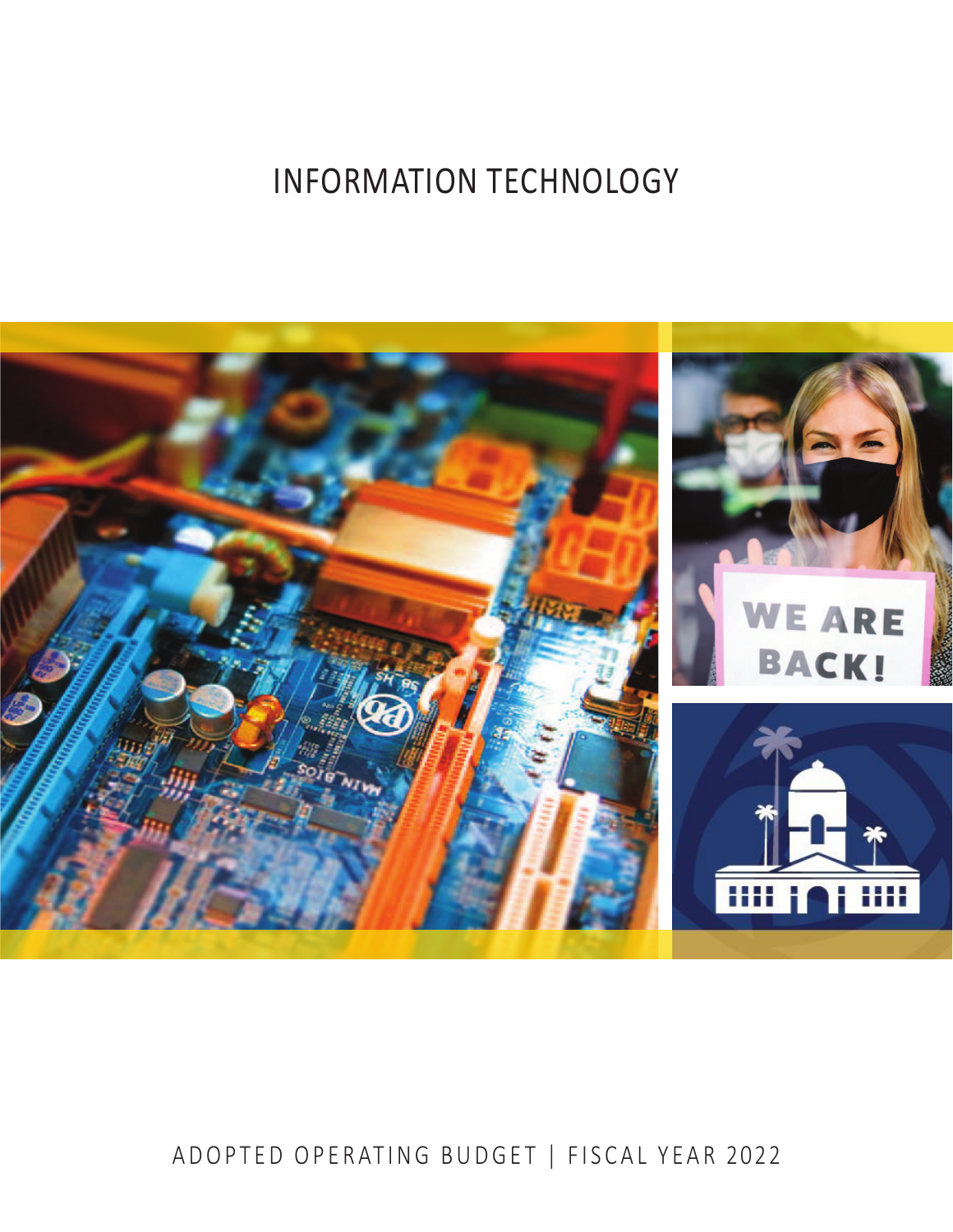

#### **Project Management** ●

- **CIP & Special Projects** ●
- **Customer Relationship Management /** ● Communications
- Land Management System Project ●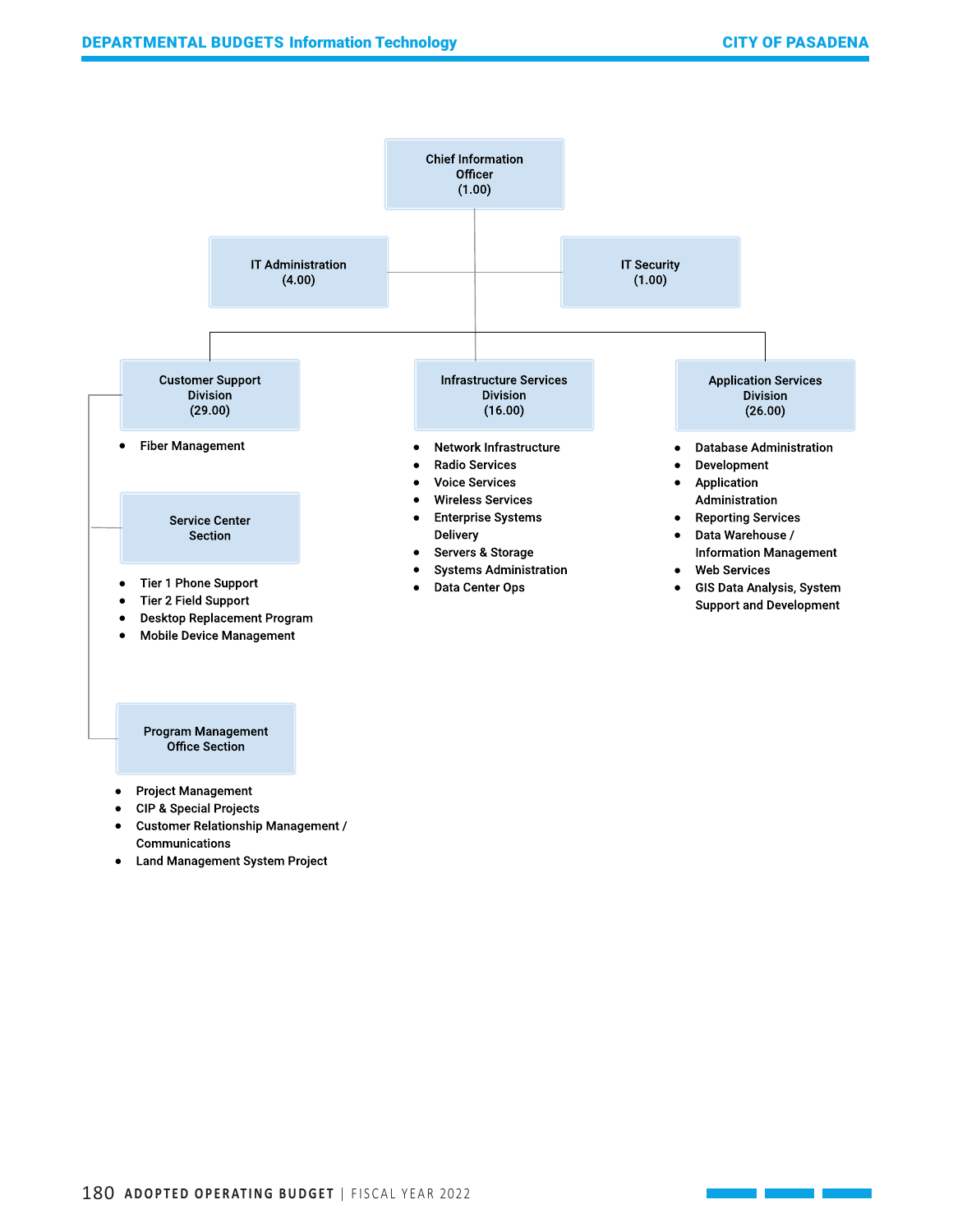#### **MISSION STATEMENT**

To provide proven, state-of-the-practice information technologies, in the most strategic, cost effective, and efficient ways possible to support internal city operations and business activities with trained, self-motivated, and capable professionals in an empowering environment.

In pursuit of this mission, the Department's efforts are guided by the following operating principles:

- Customer service and solutions oriented;
- In the business of saying "Yes";
- Exist to serve customers; and
- Success is measured by the success of customers and by alignment to their business objectives.

The following goals will assist in accomplishing the Department's mission and exhibiting operating principles on a daily basis:

- Be a consultative organization that is embedded within customers' business, and highly responsive to their technological needs;
- Build an innovative culture that is forward thinking and offers solutions;
- Be a performance based organization using metrics and key performance indicators rigorously to promote excellence and accountability; and
- Develop and maintain a technology roadmap of all existing and contemplated services.

#### **PROGRAM DESCRIPTION**

The Department of Information Technology (DoIT) was formed in February 2010 to increase the efficiency and effectiveness of the City's information technology services and support.

The Department performs the following customer-driven services citywide:

- Application services such as business application support and development, database maintenance and support, Web/eGov/ Mobile applications, and end user reports;
- Cyber security strategies, training, and ongoing program development;
- Enterprise computing services such as desktop computing, server hosting, data storage and backup, and email and collaboration;
- Geographic Information Systems (GIS);
- Network, WiFi, and Fiber Optic services;
- Program and project management including technical business consulting;
- Radio services;
- Service Center (Service Desk) phone and field support, and mobile device management services; and
- Voice services, including telephones, voicemail menus, recording, and call center services.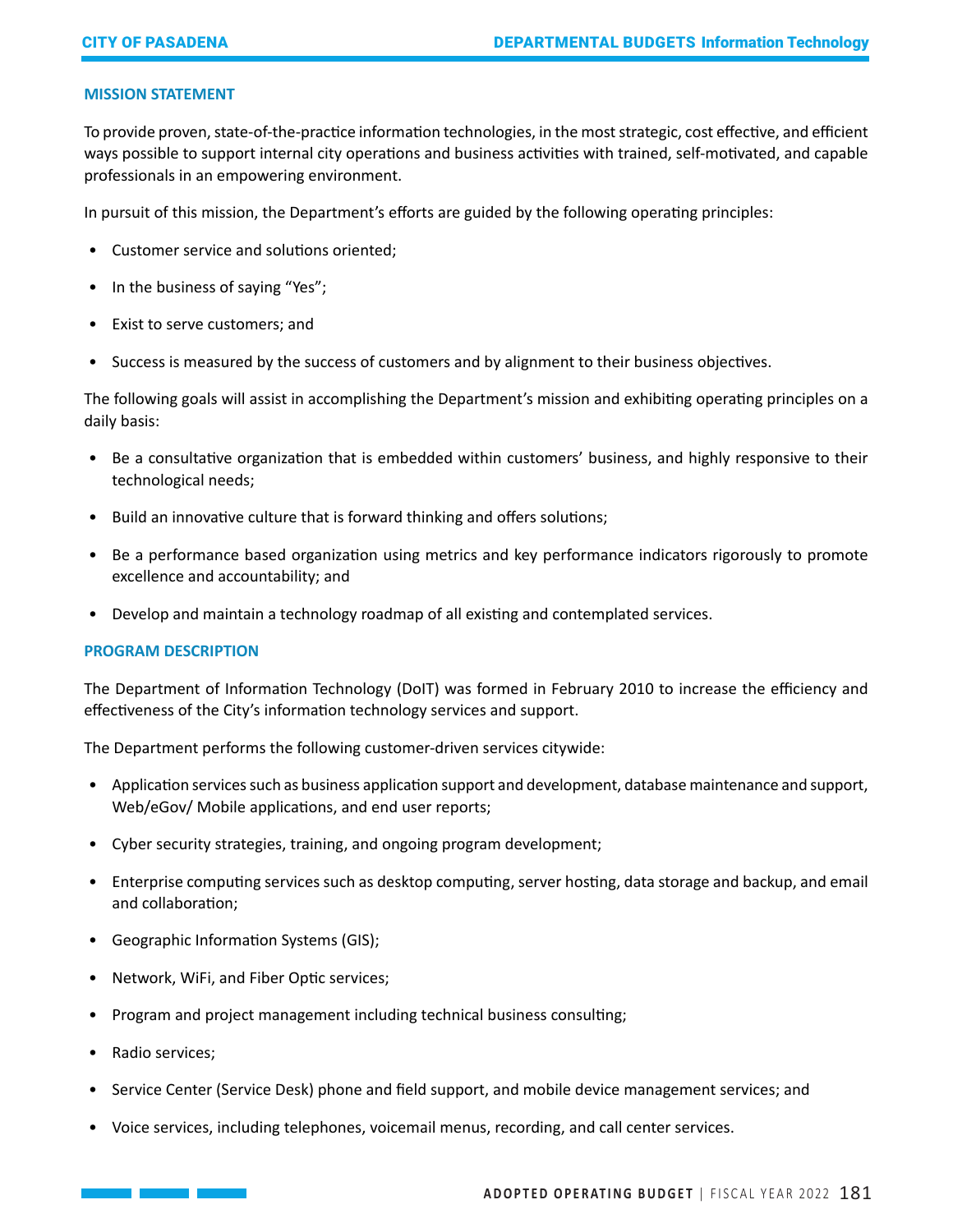These services are of the highest quality possible and are consistent with customers' needs, schedules, and budgets.

#### **DEPARTMENTAL RELATIONSHIP TO CITY COUNCIL GOALS**

The Department of Information Technology continually strives to improve City services by implementing sound, cost effective technology-based solutions that streamline processes, improve customer service, eliminate duplication of efforts, enhance productivity, and provide better access to important information and services. To this end, an IT Governance Committee (ITGC) reviews any IT investment of significant cost or any project that involves multidepartmental cooperation or is an enterprise-wide project. The ITGC will ensure that technology is leveraged citywide in a manner that adapts to the business needs of all departments, and the demands of the community they serve. Given the current economic challenges, it is envisioned that technology will play an ever increasing role in the delivery of public services.

#### **Ensure Public Safety**

Twenty-four hours a day, seven days a week, DoIT provides service to City employees who rely on a dependable information and communications technology infrastructure to perform their duties in service to the community. Most noticeably, this support extends to the handheld and mobile radio communication devices that the Police Department and Fire Department use daily in the deliverance of public safety. Pasadena is a member of the Interagency Communications Interoperability System (I.C.I. System), which is a digital radio system that provides enhanced communication capabilities, such as a single tactical frequency for communications in daily operations and emergencies and the ability to have regional communication with other cities and support agencies, including the City of Glendale and the City of Burbank.

#### **Support and Promote the Quality of Life and the Local Economy**

The Department of Information Technology manages the City's 25-mile fiber backbone, which aside from providing city internet access and links between key City facilities for voice and data network services, it also provides data communications for local institutions such as Caltech and JPL and telecom providers that lease the fiber from the City. In addition, future opportunities for fiber optic and broadband usage are currently being explored.

#### **Improve, Maintain, and Enhance Public Facilities and Infrastructure**

Technical infrastructure provides the foundation for the business software that streamlines City operations and automates critical business functions. It includes the hardware, system software, databases, operating systems, and network components that support Pasadena's application architecture. DoIT's effort is directed towards providing the City with a cost-effective, secure, responsive, and reliable computing environment to deliver City services.

#### **FISCAL YEAR 2021 ACCOMPLISHMENTS**

The Department accomplished the following during FY 2021:

- Assisted in the City's response to the COVID-19 pandemic by rapidly supporting the expansion of technology tools required for approximately 30 percent of the City workforce to telecommute effectively, and providing support for City Council and other public meetings to continue to be held via video conferencing;
- Updated and enhanced the Public Health COVID-19 dashboard with vital statistics, multiple online applications, and numerous websites, tools, and surveys to communicate to the public, including a vaccination portal;
- Implemented Phase 2 of the Land Management System (LMS) including electronic plan reviews and a 24/7 online Express Permit portal for many permit types;
- Launched numerous new webpages and websites for various departments such as Art Night 2020, Orange Grove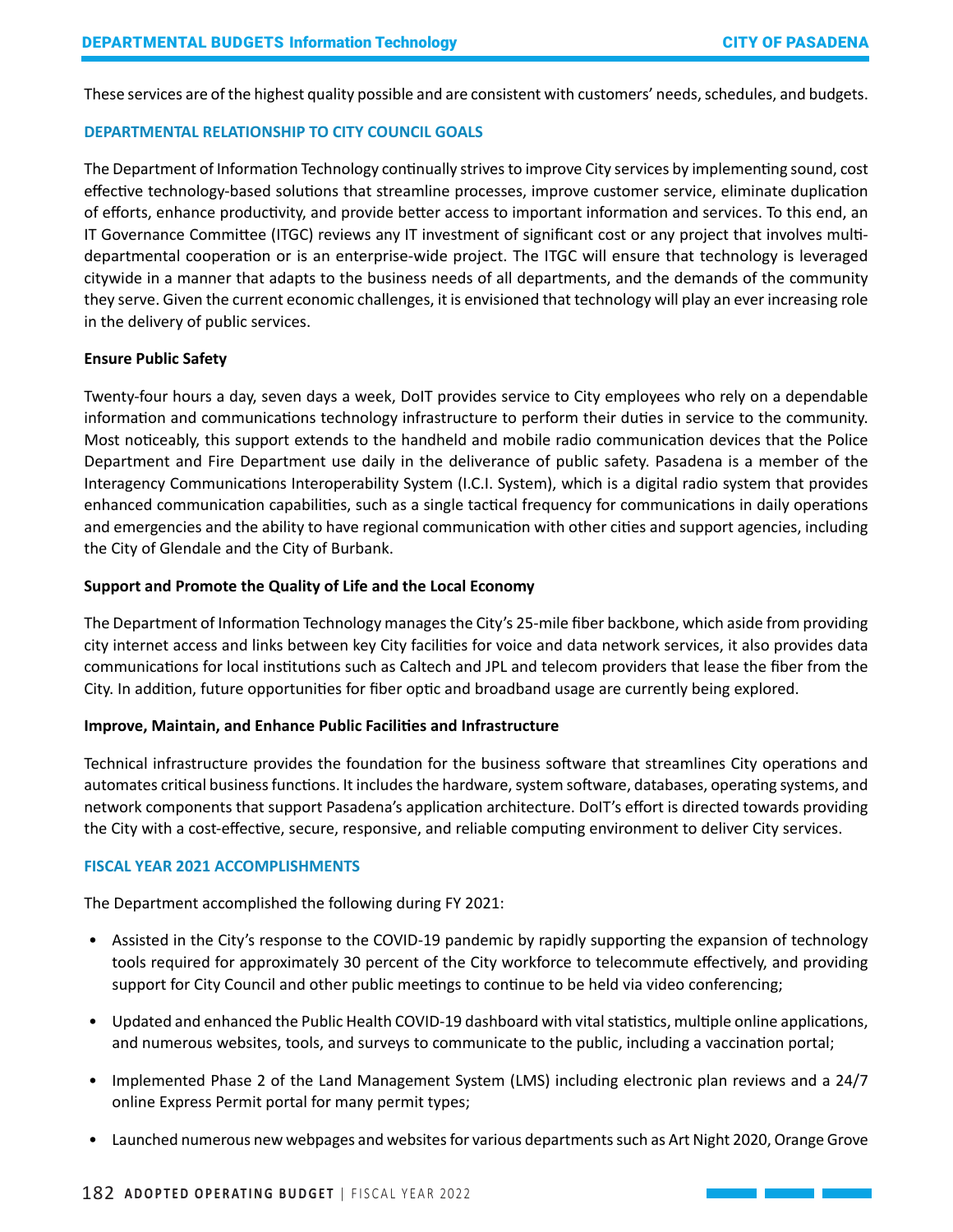Street Project for Transportation, and the Community Police Oversight Commission pages;

- Supported the implementation of the Customer Information System replacement with technical assistance and integration;
- Recognized as 2020 City Government Experience Award Winner Overall Finalist by the Center for Digital Government; and
- Recognized for the sixth time as one of the "Top Ten Digital Cities" by the Center for Digital Government.

In addition to the accomplishments above, the Department also completed the following internal projects in FY 2021:

- Upgraded over 50 department applications such as LegalFiles for City Attorney, Housing Emphasys Elite system, and the Police Therefore document management system;
- Upgraded major enterprise systems such as the Tyler Munis ERP and EnerGov Land Management System;
- Replaced the Radio tower and antennas that support the City's public safety radio system;
- Added over seven miles of new fiber-optic network across the City, connected six City facilities and multiple utility monitoring sites and traffic signals, as well as future business customer connections;
- Continued implementation of the City's Cyber Security Awareness Training program completing monthly cybersecurity training assignments to all City staff;
- Expanded the use of cloud data center services for application hosting, data storage and other computing services to improve resiliency and lower costs to manage and maintain, including a Proof of Concept for a Unified Communications Platform cloud service for voice services and future replacement of the PBX telephone system;
- Completed a lifecycle replacement upgrade of the Police Department systems infrastructure and storage environment;
- Expanded the enterprise Building Security Management (BSM) system, including electronic access controls at City Hall, and the Police Department;
- Completed numerous department office remodeling and reorganization projects; and
- Implemented cost reduction initiatives to take advantage of more modern, existing technologies to improve both customer and internal efficiencies.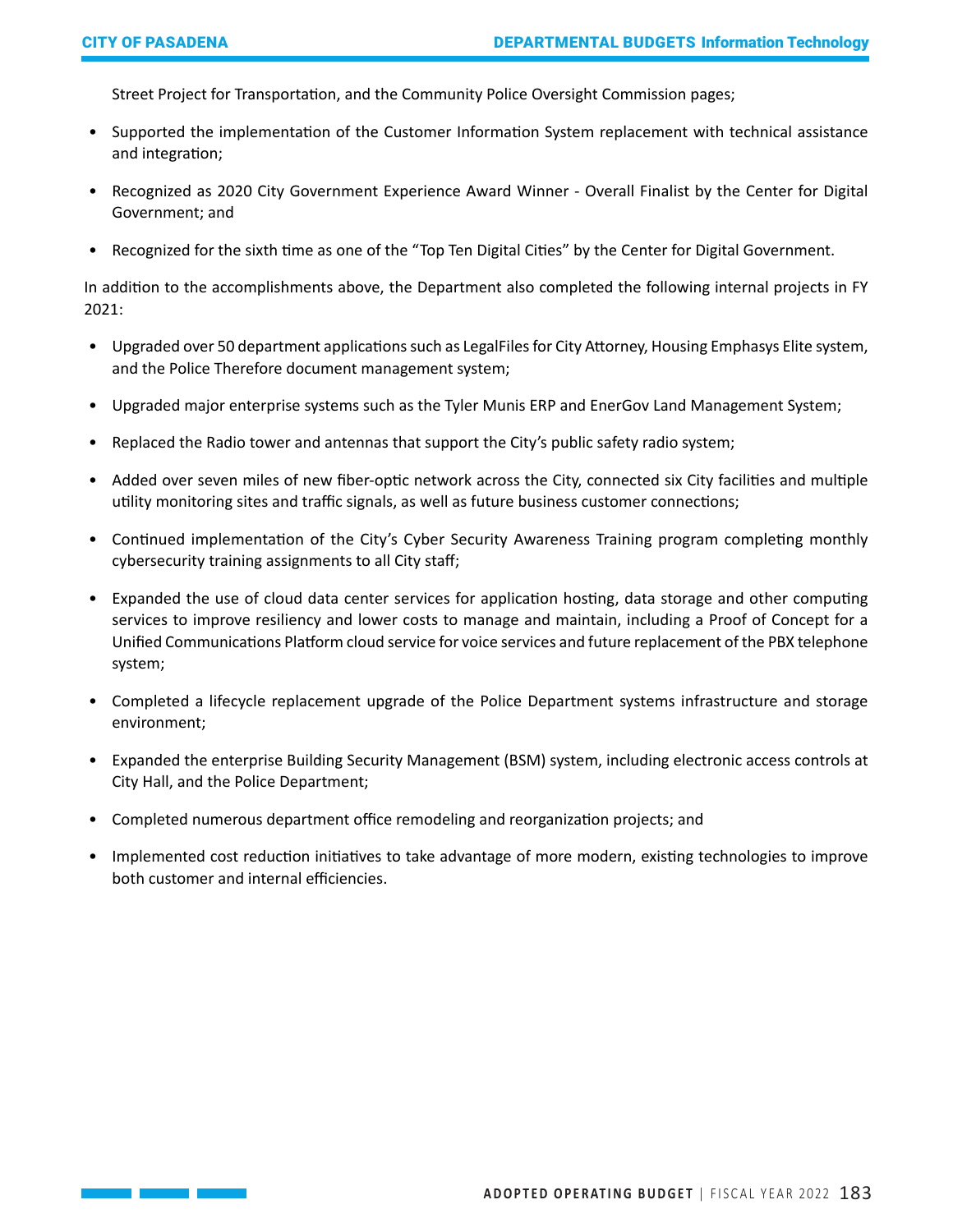#### **FISCAL YEAR 2022 ADOPTED BUDGET**

#### **Operating Budget**

The FY 2022 Adopted Budget of \$21,360,369 is \$264,776 (1.3 percent) more than the FY 2021 Revised Budget. This change is the result of an increase in personnel of \$202,055, mainly related to the normal update of personnel salary and benefit information for both operating and capital project funded personnel, especially in the cost for PERS. There was an increase of \$32,720 in Services and Supplies costs, attributable to an increase in insurance costs. Finally, there was a \$30,000 increase in the transfer from the Telecommunications Fund (408) to the Computing & Communications Fund (501) to support fiber related activities.

#### **Personnel**

A total of 77.00 FTEs are included in the FY 2022 Adopted Budget, which represents a reduction of one FTE when compared to the FY 2021 Revised Budget. This reduction is the result of transferring a City Temporary Worker position to the Finance Department. Of the total for FY 2022, 4.00 FTEs are budgeted for the Land Management System (LMS) project, 1.00 FTE is budgeted and fully funded through a direct transfer and charges to various capital projects for the Transportation Department, and 1.00 FTE is funded through fiber expansion and capital lifecycle replacement projects.

#### **YEAR-OVER-YEAR BUDGET CHANGES**

#### **Computing and Communications Fund - 501**

- Personnel increased \$318,328 (2.7 percent), a reflection of transferring a portion (0.82 FTE) of a Senior Applications Developer position estimated at \$145,000 from the Project Management Fund (301), which will be offset by a direct transfer from the Transportation Department. The remaining cost increase in this category is the result of the normal update of personnel salary and benefit information, especially in the cost for PERS, which increased over 5 percent;
- Services and Supplies increased \$32,720, which was all attributable to an increase of over 38% in insurance premium costs for excess general liability coverage – the result of a hardening insurance market. All other line item cost shifts were net neutral to keep the budget flat, including offsets to normal Consumer Price Index (CPI) increases to annual operations contracts;
- Internal Services charges remained flat with no increases to any of the line items;
- Depreciation expense decreased by \$20,200 to reflect the anticipated depreciation expense for FY 2022 given the current depreciation schedule, and anticipated capital expenditures for FY 2021; and
- Revenue budgeted from fixed service costs remained flat at \$17,346,896, equal to what was charged in the FY 2021 Revised Budget. The effort to keep fixed service costs flat for one year comes in concert with a cost recovery plan in future years to offset any negative impact to the Computing and Communications Fund (501) this action may entail.

#### **Telecommunications Fund – 408**

Appropriations in this fund increased by \$50,200, mainly due to a \$30,000 increase in the transfer to the Computing and Communications Fund (501) for fiber related support resources, and an increase in depreciation expense of \$20,200 to reflect the anticipated depreciation expense for FY 2022 given the current depreciation schedule, and anticipated capital expenditures for FY 2021.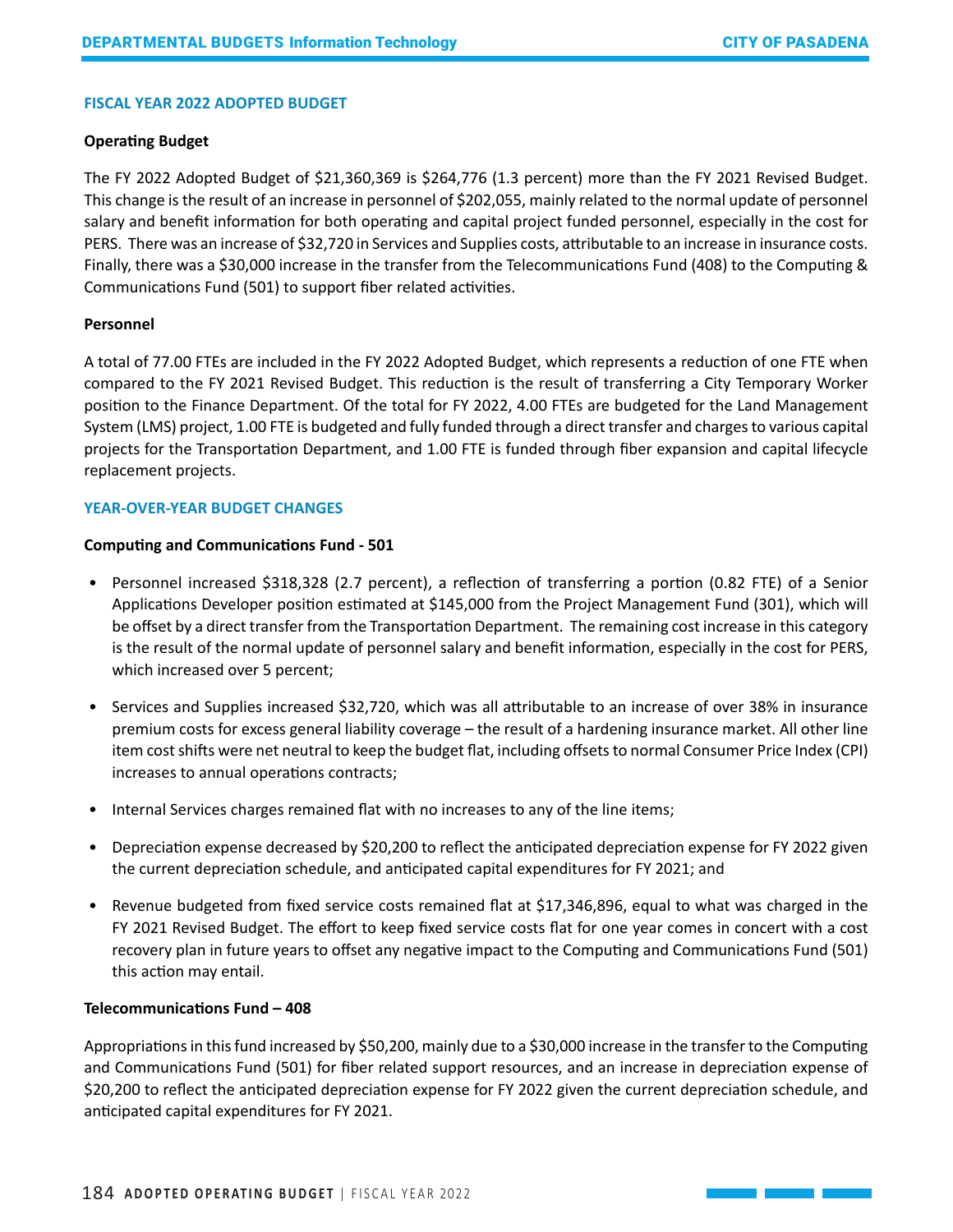#### **Project Management Fund - 301**

Personnel reflects a net decrease of \$116,273 to reflect the normal update of personnel salary and benefit information, as well as the transfer (0.82 FTE) of a Senior Applications Developer position to the Applications section within the operating budget. Full salary and benefits are reflected for the 7.18 FTE project-related positions in the upcoming fiscal year.

#### **New Year's Day Fund - 106**

Given that there were no Rose Parade or Rose Bowl game activities on New Year's Day in 2021, appropriations in this fund remained flat to reflect the prior trend of costs anticipated to support New Year's activities, with the expectation that these festivities will return in 2022.

#### **FUTURE OUTLOOK**

Technology is a critical tool for change and key to the provision of improved and cost-effective services to the community. With insight into the requirements of the City and expertise in communications and information technologies, DoIT provides centralized, efficient, and effective support of the City's technology resources in an effort to make work easier across all department business operations. In FY 2022, DoIT will continue or begin to:

- Develop a high performance, scalable, and reliable citywide Information Technology (IT) infrastructure that supports the dynamic requirements of the City;
- Align the City's IT initiatives with the City's overall business objectives while ensuring departmental responsibilities and priorities are recognized and taken into account;
- Invest in IT systems based on a rational and impartial assessment of both the tangible and intangible benefits and a realistic assessment of project costs and risks;
- Reduce the cost of operations or service delivery or improve the quality of services delivered to customers through IT investment;
- Deliver IT services in a cost-efficient manner; and
- Approach IT initiatives as a partnership between DoIT and individual departments.

Based on this framework, DoIT has the following major projects planned in FY 2022**:** 

- Complete the implementation of the new enterprise Land Management and Permitting system;
- Continue to develop new online services for constituents to conduct business with the City 24/7;
- Expand Public WiFi service to targeted areas throughout the community;
- Enhance the City website with additional ADA compliance features;
- Continue to support the implementation of the Customer Information System replacement for PWP;
- Implement Enterprise WiFi, VPN Remote Access and Endpoint Network Access Control for City staff, to provide access to internal City network resources from City owned and operated mobile computers, tablets, and smart devices;
- Implement the new Computer Aided Dispatch and Records Management System (CAD/RMS) replacement for the Police Department;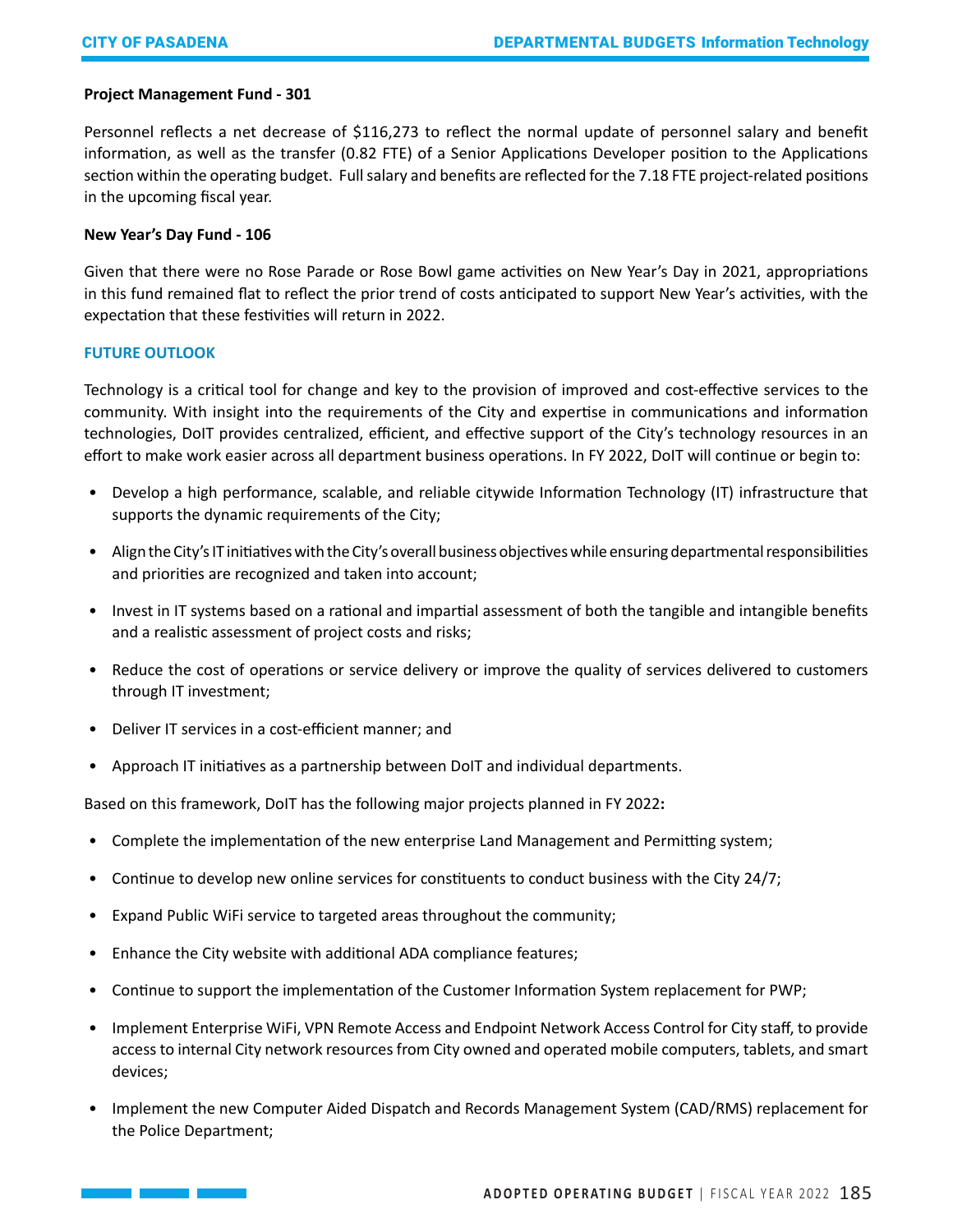- Complete the replacement of the Jail Access Control and Monitoring System in the Police Department;
- Continue implementation of the City's multi-year Fiber Expansion program;
- Continue enhancements to cybersecurity training programs for city staff and expansion of security programs, policies and procedures to ensure City systems and data are protected;
- Implement a Unified Communications Platform cloud service for voice services and future replacement of the PBX telephone system;
- Continue expansion of the enterprise Building Security Management (BSM) system, including electronic access controls and video surveillance to improve security and monitoring at the Villa Parke Community Center and surrounding park areas, La Pintoresca Branch Library, and other City facilities as needs are identified;
- Continue to expand City data center resources to include cloud-based infrastructure to provide for improved resiliency, availability, and disaster recovery as necessary;
- Expand the use of the Electronic Content Management System (ECMS) for department electronic documents and records;
- Upgrade multiple enterprise and departmental systems to leverage the latest features, tools, and enhanced functionality;
- Continue ongoing implementation of Information Technology Service Management strategies to streamline and improve service delivery to customers;
- Continue to leverage the 5-year Information Technology Strategic Plan to guide strategic technology investments citywide; and
- Invest in organizational and staff development programs to strengthen DoIT's internal processes and commitment to our customers.

Powered by projects like these, DoIT will continue to make improvements in service and effectiveness and recognize the increased potential for technological growth in the City.